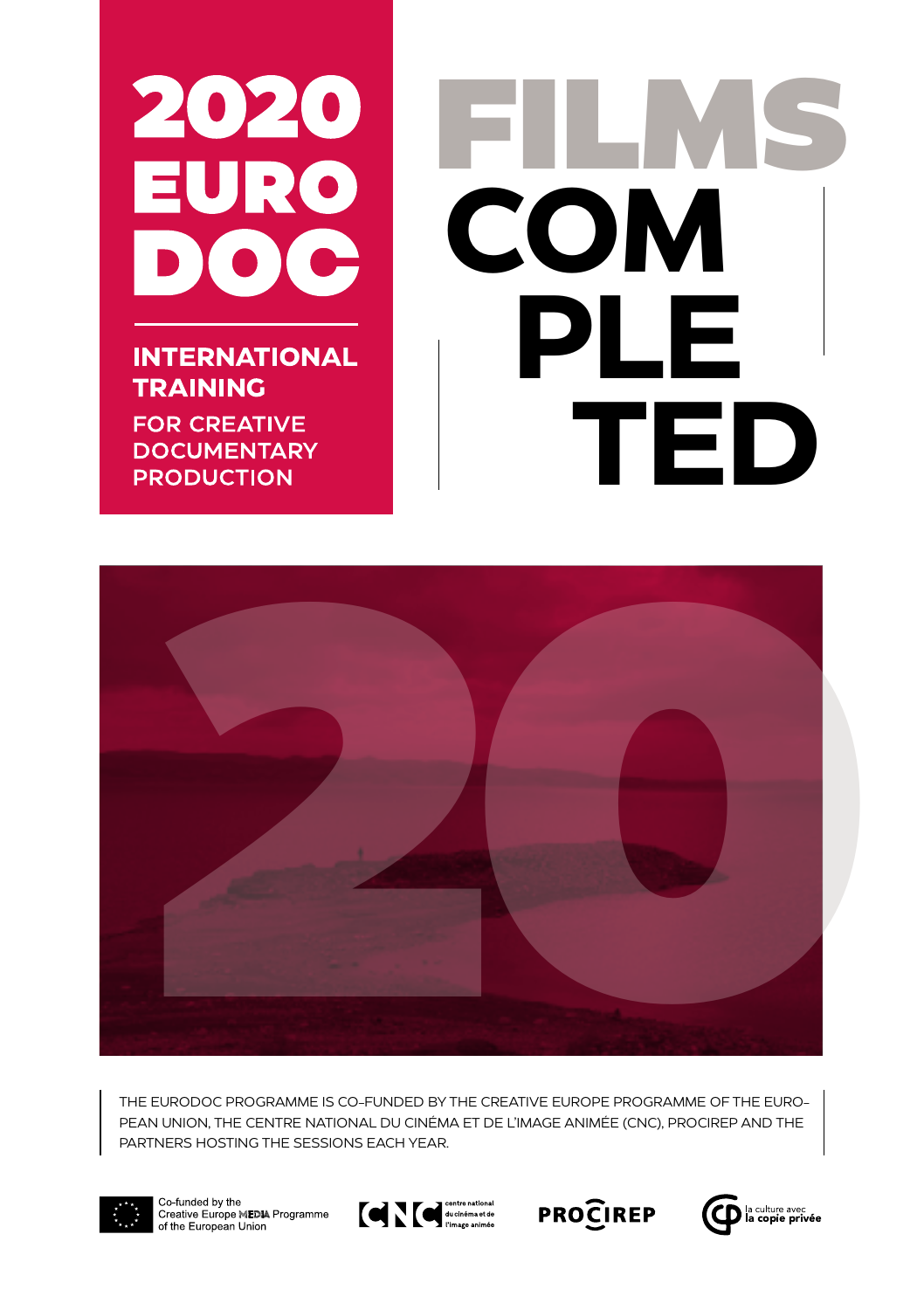

#### **Intro**

We are proud to introduce here the 11 movies developed within the framework of EURODOC and that premiered this year 2020!

They bravely managed to be seen and find their audience, despite of the difficult conditions.

Congratulations to our Graduates!



**EURODOC** */ 26 rue du Chalet 75010 - Paris (France) Tel : (+33) 1 48 74 70 12 contact@eurodoc-net.com www.eurodoc-net.com*

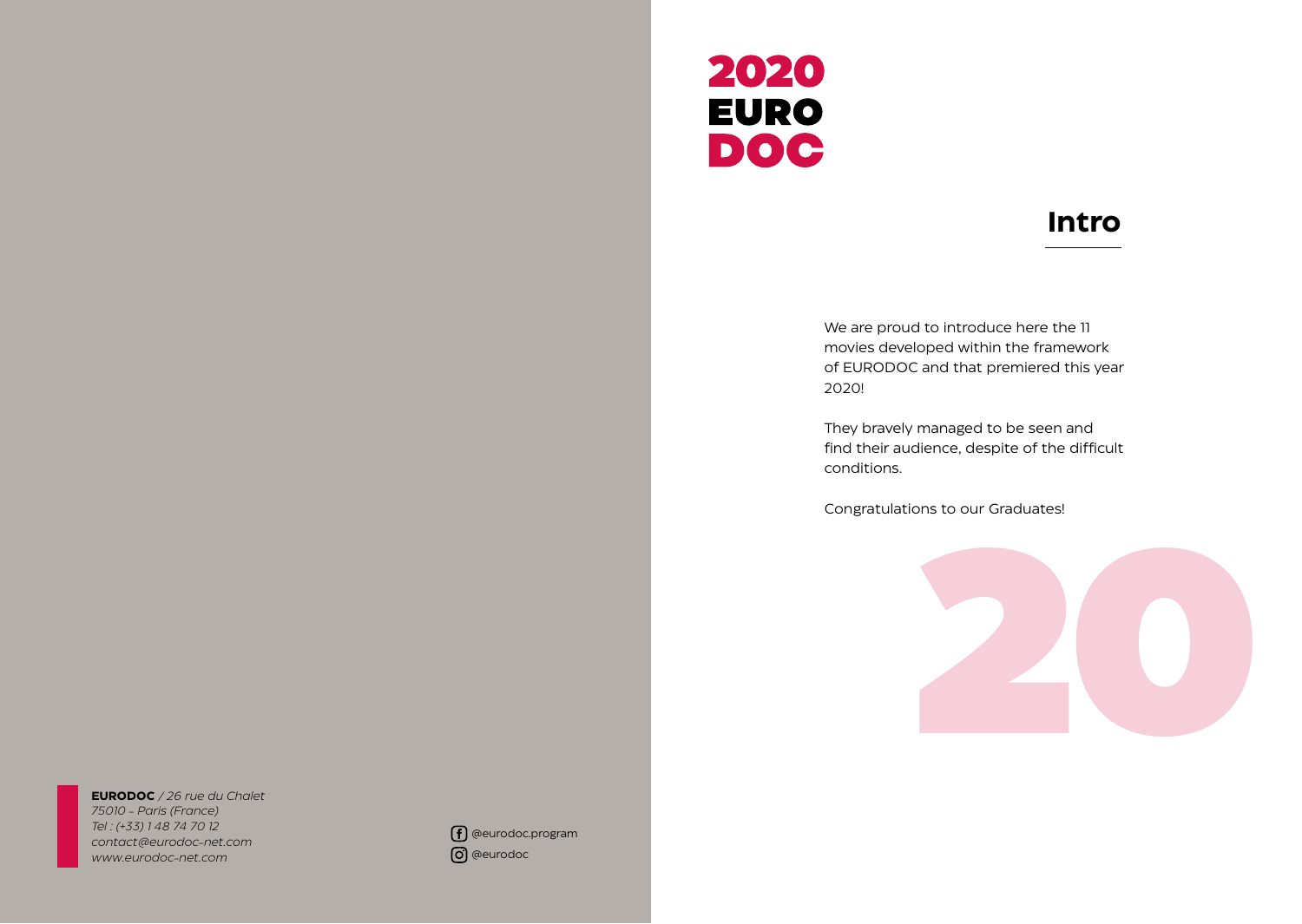## **This Rain Will Never Stop**



**by Alina Gorlova** EURODOC19

This Rain Will Never Stop takes the audience on a powerful, visually arresting journey through humanity's endless cycle of war and peace. The film follows 20-yearold Andriy Suleyman as he tries to secure a sustainable future while navigating the human toll of armed conflict. From the Syrian civil war to strife in Ukraine, Andriy's existence is framed by the seemingly eternal flow of life and death.

Ukraine, Latvia, Germany, Qatar 2020 / 102 min

*Produced by Maksym Nakonechnyi (Tabor, Ukraine). World Sales: Square Eyes (Austria).*



**The First Woman**



**by Miguel EEK** EURODOC19

Eva's being allowed to leave the psychiatric institution she's lived in for six years. Now she just has to wait until an assisted living residence frees up. Cigarettes and a few conversations help time pass, but are not enough. After a long year of waiting, the news arrive: a place is found for her. Eva takes the first steps towards the "normal" life she longs for: to find a job, earn an income of her own, visit her mother... even find love. While she's taking stock of her past and works on her self-confidence as well as her trust in the outside world, she also fixes firmly on her main goal: to reconnect with the son she lost custody of 20 years ago and ask him to forgive her. The First Woman is a film about second chances, the search for "normality" and the borderline between lucidity and darkness.

**World Premiere: IDFA (Netherlands) - First Appearance Competition**

Spain 2020 / 77 min

*Produced by Miguel Eek, Marta Castells and Virginia Galán(Mosaic Producciones, Spain). World Sales: Dogwoof (UK).*



**MIGUEL EEK** (MOSAIC PRO-DUCIONNES, SPAIN) EURODOC19 **GRADUATE** 

**World Premiere: IDFA (Netherlands) - Award for Best First Appearance**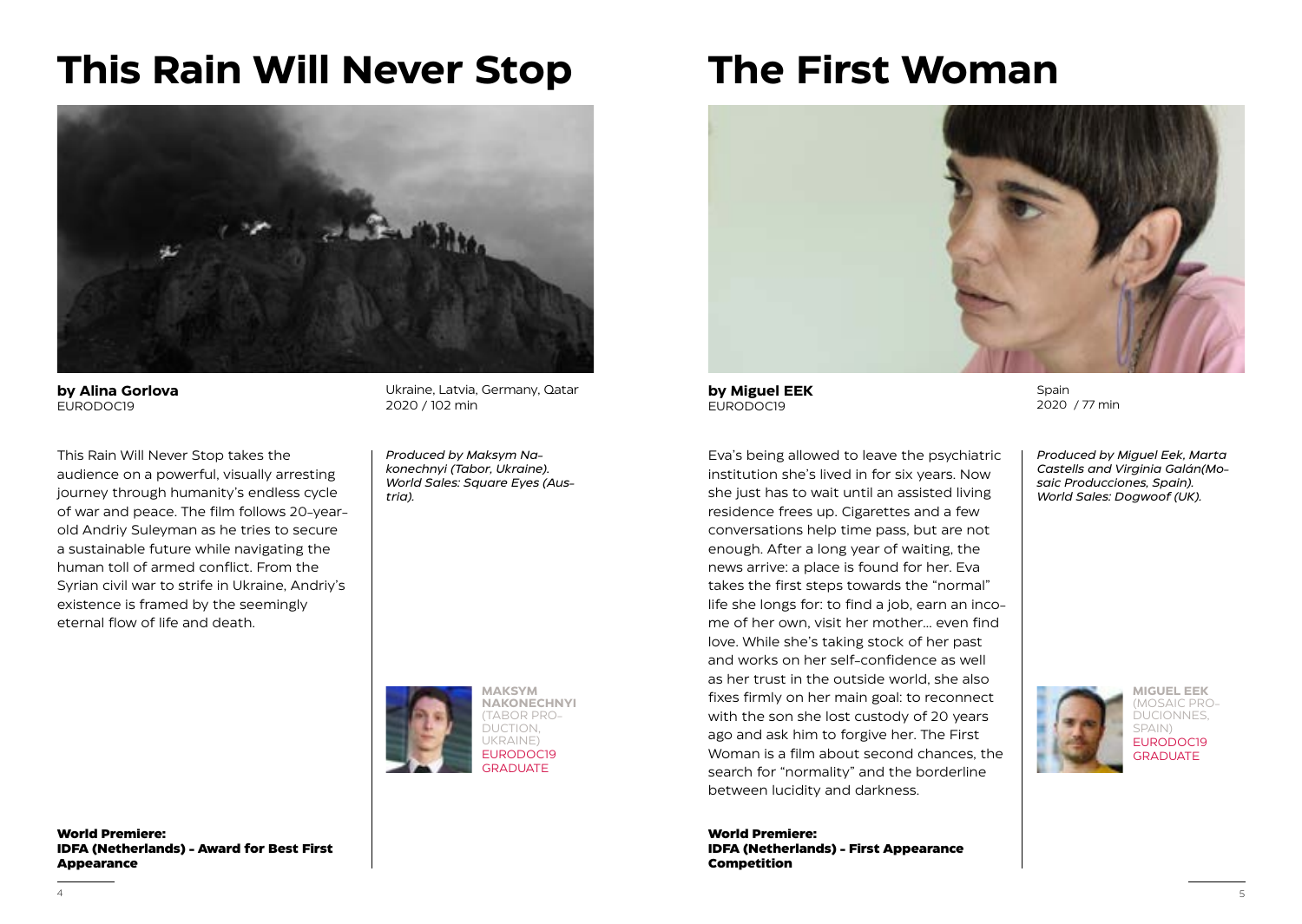#### **The Last Hillbilly**



**by Diane Sara Bouzgarrou & Thomas Jenkoe** EURODOC17

Knott County, Kentucky. A remote rural area where people feel less American than Appalachian. Those areas that have known the glory of the mines and the disarray of their closure but also part of this America that had tried to reinvent itself while dealing with the rooting economic decline, ecological disaster and social violence. Brian Ritchie and his family have been part of this world for generations, those so called and sometimes self-proclaimed "hillbillies", caught between a mythical past and an indiscernible future. Through his poetry, Brian is one of the last witnesses of a vanishing world.

**World Premiere: ACID CANNES (France)** 

France, Qatar 2020 / 80 min.

*Produced by Jean-Laurent Csinidis (Films de Force Majeure, France). Word Sales: The Party Film Sales (France).*

## **Dave Not Coming Back**



**by Jonah Malak**  EURODOC15

Two friends, Don and Dave, were diving in the cave of Boesmansgat: 283 meters. Right before surfacing up, Dave – who'd just broken a word record – finds a body. They decide to dive back and retrieve it.

Canada 2020 / 94 min.

*Produced by Audrey-Ann Dupuis Pierre (Nemesis Films, Canada) and Jonah Malak. World Sales: Gravitas Ventures*



**World Premiere: SHEFFIELD INTERNATIONAL FILM FESTIVAL (UK)**



**AUDREY-ANN DUPUIS PIERRE** (NEMESIS FILMS, CANADA) EURODOC15 **GRADUATE**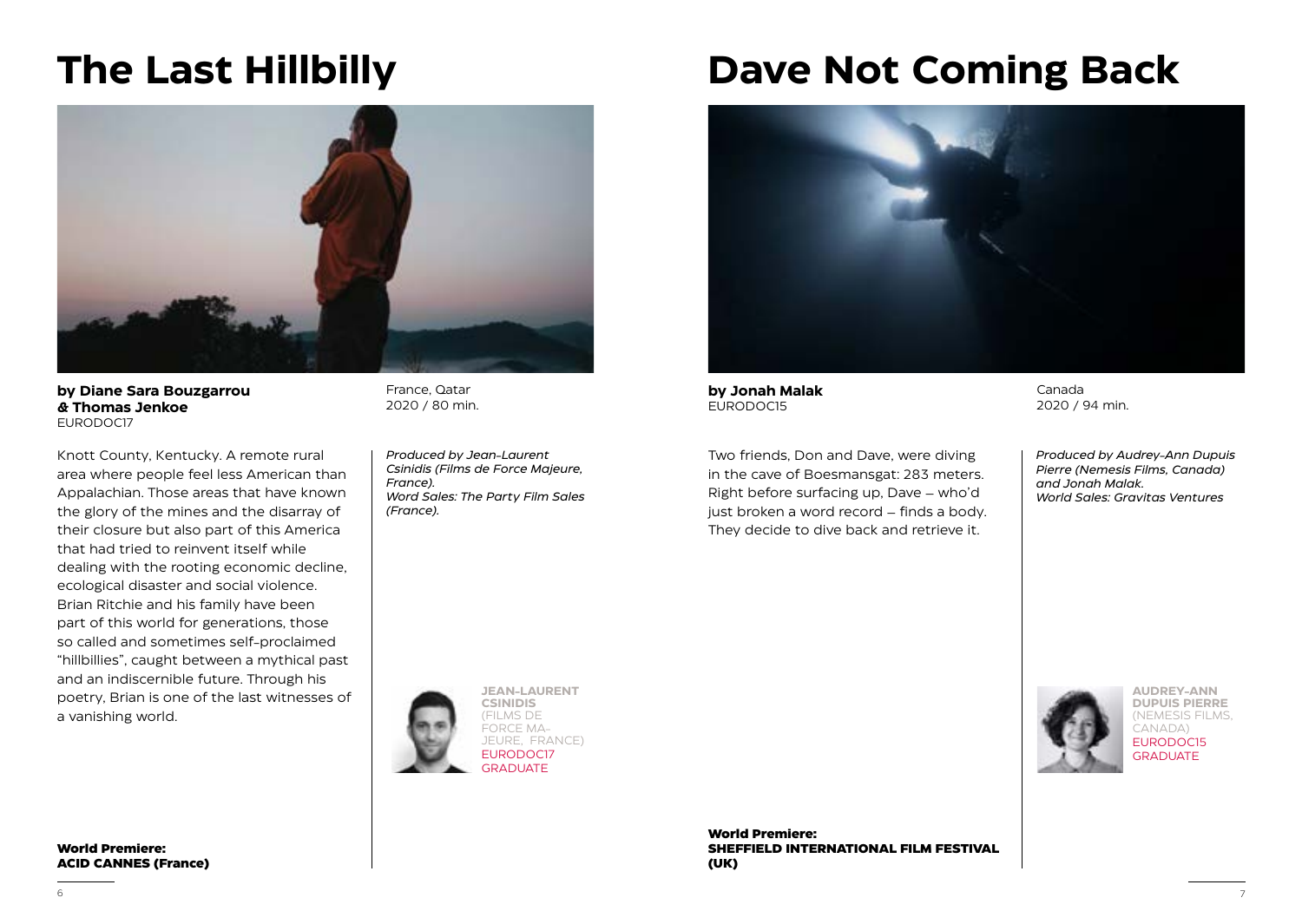#### **The Jump**



**by Giedrė Žickytė** EURODOC14

It's Thanksgiving Day, 1970, the Atlantic Ocean. A US patrol boat meets a Soviet fishing vessel. A Soviet sailor jumps across the icy water onto the American boat in a frantic bid for freedom. To his horror, and to the outcry of the world media, the Americans return him to the Soviets. Through rare archival footage and a dramatic, first-person re-enactment by the would-be defector, 86-year-old Simas Kudirka, we relive one of the most unpredictable Cold War muddles.

*Produced by Giedrė Žickytė (Moonmakers, Lithuania), Uldis Cekulis (VFS Films, Latvia) and Catherine Simeon (Faites un Voeu, France). World Sales: MetFilm Sales (UK).*

**World Premiere: WARSAW INT'L FILM FESTIVAL (Poland) - Best Documentary Award Winner**

Lithuania, Latvia, France 2020 / 83 min.







## **Between Dog and Wolf**



**by Irene Gutiérrez** EURODOC17

Immersed in the jungle of Sierra Maestra, three veterans of the Angolan War are reluctant to abandon the revolutionary spirit which brought them together as comrades over thirty years ago. Always on guard, they continue to train dressed in their old uniforms for an endless mission: a war game in where they still can feel respected, strong and, above all, spiritually young. They are the last Samurai of the Cuban Revolution.

Cuba, Spain, Colombia 2020 / 75 min.

*Produced by José Alayón, Marina Alberti (El Viaje Films, Spain), Irene Gutiérrez, Viana González (Autonauta Films, Cuba), Carlos García, Maria Alejandra Mosquera (Blond Indian Films, Colombia). World Sales: Bendita Film Sales (Spain).*



**World Premiere: BERLINALE (Germany) - Forum Section**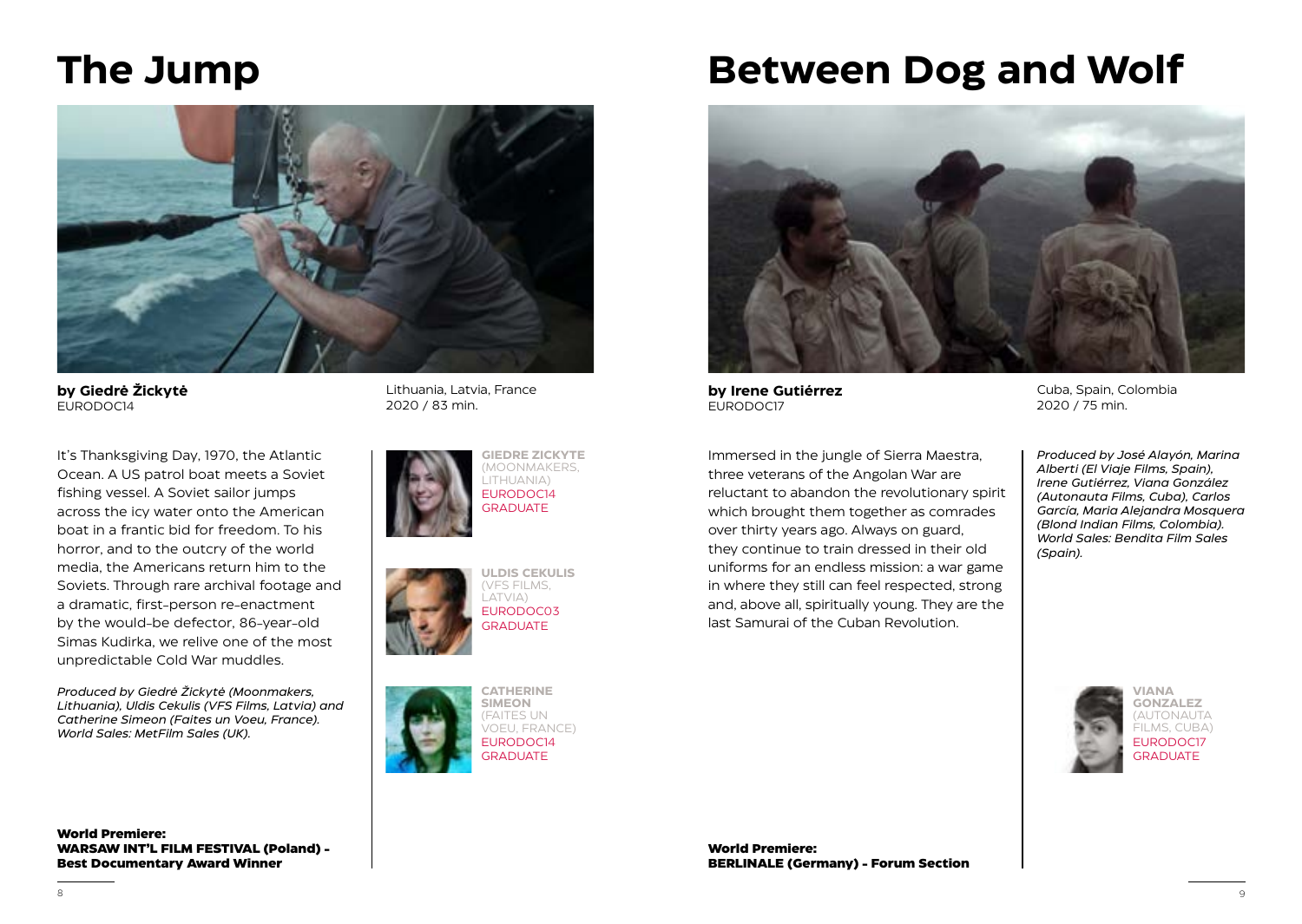#### **Medium**



**by Edgardo Cozarinsky** EURODOC17

A 90-year-old pianist has a special relationship to Brahms, whose music she has played since her first concert. At the same time, she is taking part in performances of mixed theatre and avant-garde music, an experience that allows her a new approach to classical music. Her memories of childhood nourish her creative work. She is in touch with young students and through their friendship they inherit the whole experience of a lifetime devoted to music. A film about music and the will to live a fuller life, old age and young promise, and the enduring power of transmission.

Argentine 2020 / 70 min

*Produced by Constantza Sanz Palacios (Constanza Sanz Palacios Films, Argentina) and Anibal Garisto (Lumen Cine, Argentina)*



# **Finding Sally**



**by Tamara Mariam Dawit** EURODOC16

Finding Sally tells the incredible story of a 23-year-old woman from an upper class family who became a communist rebel with the Ethiopian People's Revolutionary Party. Idealistic and in love, Sally got caught up in her country's revolutionary fervour, landing on the military government's most-wanted list. She went underground, and her family never saw her again. Four decades after Sally's disappearance, filmmaker Tamara Dawit pieces together the mysterious life of her aunt Sally and revisits the Ethiopian "Red Terror", a period of violence, upheaval and mass killings that nearly wiped out a generation of educated young people in the country.

Canada 2020 / 78 min.

*Produced by Isabelle Couture (CatBird Productions, Canada). World Sales: Rise & Shine World Sales (Germany).*



**ISABELLE COUTURE** PRODUCTIONS, EURODOC18 GRADUATE

**World Premiere: BERLINALE (Germany) - Forum Section**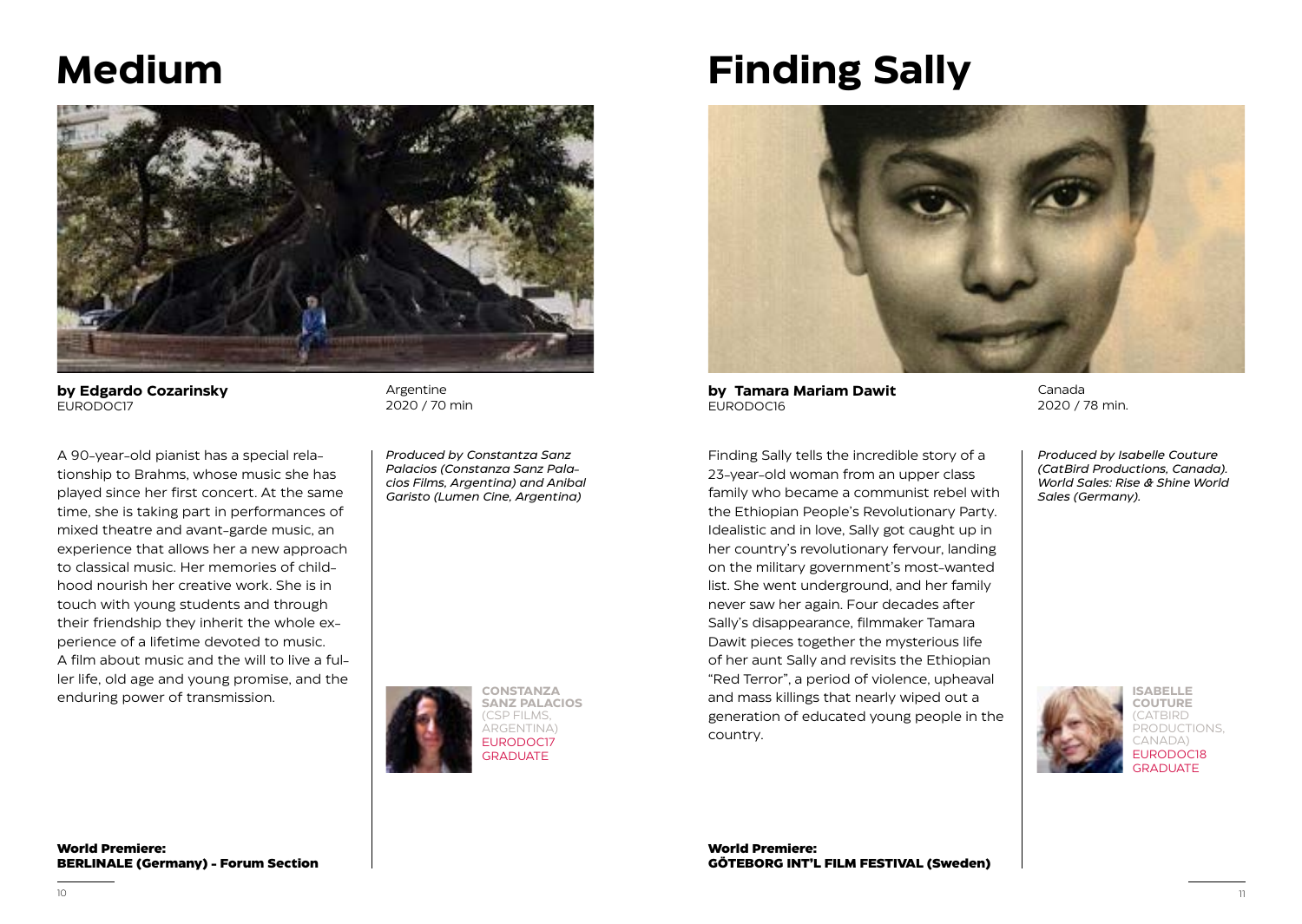# **A Rifle And A Bag**



**by Isabella Rinaldi, Arya Rothe & Cristina Haneș** EURODOC18

Somi and her husband met and fell in love while fighting alongside the Naxalites, a communist guerrilla group that has been fighting since the 60's for the rights of the tribal communities of India. After a decade of armed struggle, the couple deserted the movement and surrendered to the police. Ever since, they have been striving to forge a new identity, educate their two children and eventually reconcile their violent past with the fervent desire to integrate into the hostile Indian society.

India, Romania, Italy, Qatar 2020 / 89 min

*Produced by Cristina Hanes, Isabella Rinaldi and Arya Rothe (NoCut Film Collective, Italy). World Sales: NoCut Film Collective (Italy).*

> **ISABELLA RINALDI** (NOCUT FILM COLLECTIVE, ITALY) EURODOC18 GRADUATE (Italian workshop)

**World Premiere: IFF ROTTERDAM (Netherlands) - Bright Future Competition - Special Mention**

## **Merry Christmas Yiwu**



**by Mladen Kovačević** EURODOC17

An intimate film about everyday lives of Chinese workers stuck in between Chinese communist traditions and newly discovered Chinese dream that takes place in Yiwu, a city with 600 Christmas factories, which produce Christmas for the entire world.

*Produced by Iva Plemic Divjak (Horopter Productions, Serbia), Mario Adamson (Sisyfos Films, Sweden), Ruth Reid, Jasmina Sijercic (Bocalupo Films, France), Heino Deckert (MaJaDe, Germany), Thierry Detail (Visible Films, Belgium). World Sales: Deckert Distribution GmbH (Germany).* 

Sweden, Serbia, France, Germany, Belgium / 2020 / 80 min.



**IVA PLEMIC DIVJAK** (HOROPTER PRODUCTIONS. SERBIA) EURODOC19 GRADUATE



**ADAMSON** (SISYFOS FILMS, SWEDEN) EURODOC17 **GRADUATE** 

**MARIO** 



**JASMINA SIJERCIC** (BOCALUPO FILMS, FRANCE) EURODOC19 **GRADUATE** 



**RUTH REID** (SWEDEN) EURODOC17 GRADUATE

**World Premiere: IFF ROTTERDAM (Netherlands) - Bright Future Competition**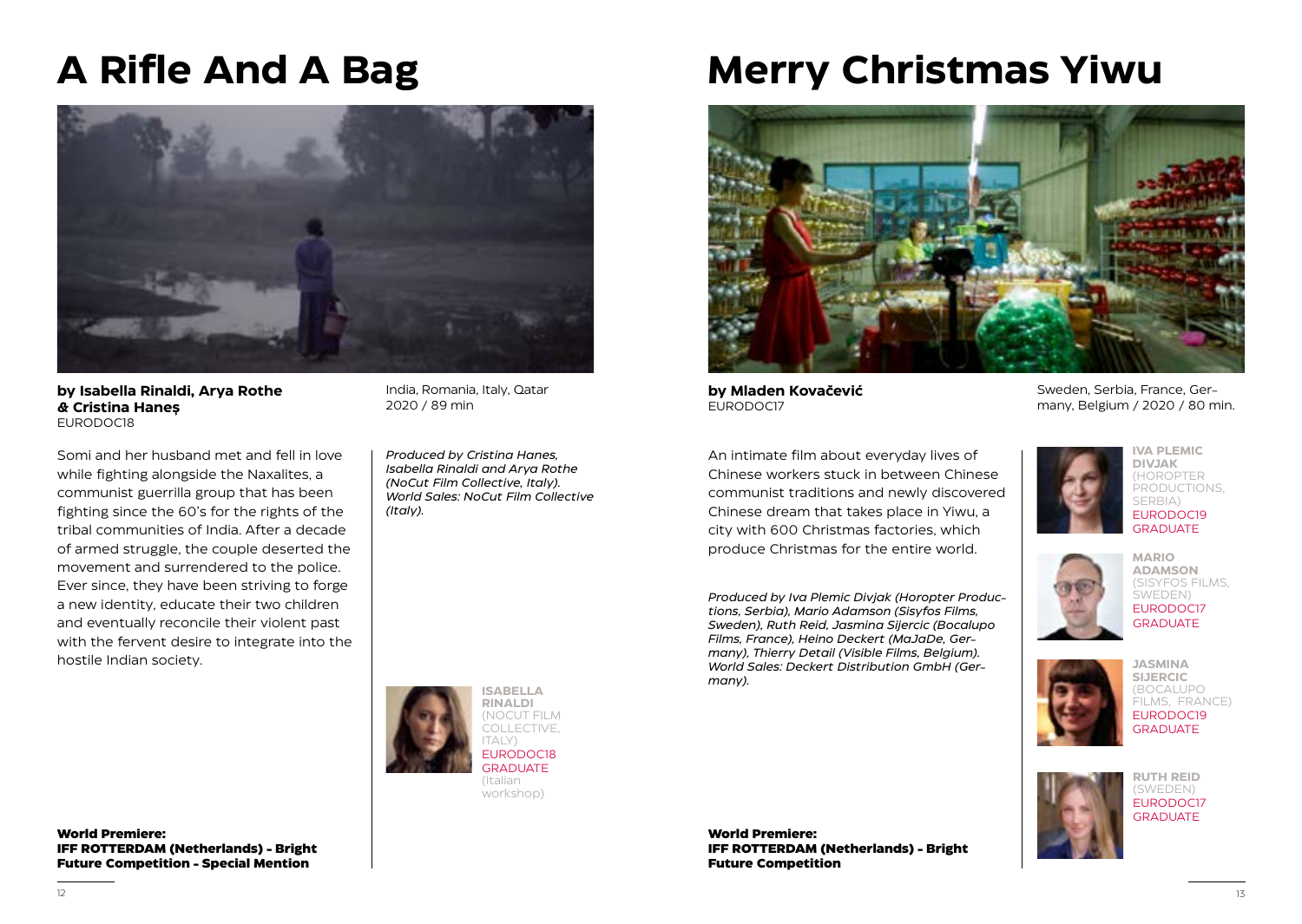# **Ladies**



**by Marion Lippmann & Sébastien Daguerressar** EURODOC17

Thirty women of strong character, aristocrats or from the upper classes, gather to live out their final years in luxury and voluptuousness in a Parisian mansion. They all lived through the century that has changed women's existence, and at the end of their lives, they enjoy their old age together. But this year, for the first time in 200 years men will be allowed to reside there. The Ladies of Dosne are already in a state of turmoil…

France 2020 / 60 min

*Produced by Thomas Elis (Babel Doc, France).*

#### **EURODOC PROJECTS PITCHED THIS YEAR**

**3 KILOS OF SKIN** by Julie Redon Lissouba DOK Leipzig / DOK Industry (Germany) - Dok Preview Training **ROCIO BARBA FUENTES** (COSMOS FILMS, CANADA) - EURODOC20

**ACTS OF LOVE** by Isidore Bethel & Francis Leplay Thessaloniki Film Festival (Greece) - Agora Docs-In-Progress **ISIDORE BETHEL** (FRANCE) - EURODOC19 **LUCIE REGO** (HUTONG PRODUCTIONS, FRANCE) - EURODOC18

**BLUE ISLAND** by Tze Woon Chan Sunny Side of the Doc (France) - History Pitch **TSZ KI (CATHERINE) CHAN** (BLUE ISLAND PRODUCTION, HK) - EURODOC20

**BROTHERHOOD** by Francesco Montagner MIA Market (Italy) - What's Next Italy **KATERINA TRABUROVÁ** (VICTORIA FILMS, UK) - EURODOC19

**2020**<br>
2020<br>
2020 - Pitching Forum, Beldocs Networking Award<br>
2020 - Pitching Forum<br>
2020<br>
2020 - Pitching Forum<br>
2020 - Pitching Forum<br>
2020 - EURODOCI9<br>
2020 - EURODOCI9<br>
2020 - EURODOCI9<br>
2020 - EURODOCI9<br>
2020 - EUROD **EXPEDITION 49** by Alisa Kovalenko Thessaloniki Film Festival (Greece) - Pitching Forum, Beldocs Networking Award **STEPHANE SIOHAN** (EAST ROADS FILMS, UKRAINE) - EURODOC20

**FED CUP 86** by Adam Sedlak Thessaloniki Film Festival (Greece) - Pitching Forum **DAGMAR SEDLACKOVA** (MASTERFILM, CZECH REPUBLIC) - EURODOC19

**GOING BACK HOME** by Catalina Alarcon Sheffield Doc/Fest (United Kingdom) - MeetMarket **DANIELA CAMINO** (MIMBRE PRODUCCIONES, CHILE) - EURODOC19

**World Premiere: FIPADOC (France) - French Documentary Section**

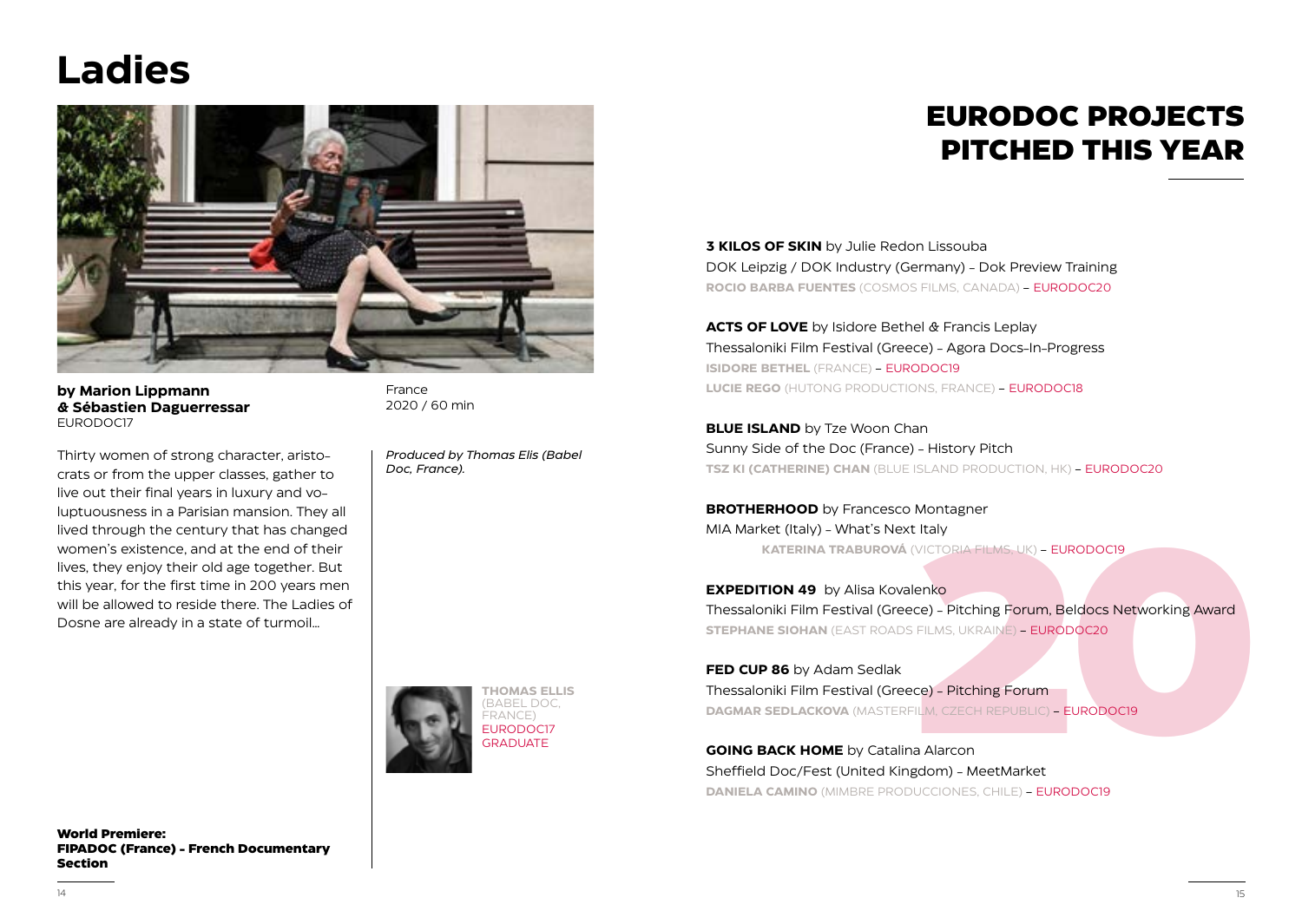**I AM SARAH WITH AN H** by Charly Feldman Sheffield Doc/Fest (United Kingdom) - MeetMarket **ANNA VON DZIEMBOWSKA** (VICTORIA FILMS, UK) - EURODOC19

**IMAGO** by Déni Pitsaev DOK Leipzig / DOK Industry (Germany) - Dok CoPro Market **ALEXANDRA MELOT** (NUTPRODUKCE, CZECH REPUBLIC) - EURODOC18

**LOVING HIGHSMITH** by Eva Vitija IDFA (Netherlands) - IDFA Forum **FRANZISKA SONDER** (ENSEMBLE FILM, SWITZERLAND) - EURODOC19

**THE LAST HILLBILLY** by D. S. Bouzgarrou & T. Jenkoe ParisDOC / Cinéma Du Réel (France) - Doc-In-Progress Marché du Film / Festival de Cannes (France) - Docs-In-Progress **JEAN-LAURENT CSINIDIS** (FILMS DE FORCE MAJEURE, FR) - EURODOC17

**MACHIAS 5AM** by Pauline Lietar Thessaloniki Film Festival (Greece) - Pitching Forum **JENNIFER DESCHAMPS** (LITTLE BIG STORY, FRANCE) - EURODOC20

RE FORCE MAJEURE, FR) – EURODOCI7<br>
RE<br>
2010 – Pitching Forum<br>
2010 – Pitching Forum<br>
2010 – Pitching Forum<br>
2010<br>
2010<br>
2010<br>
2010<br>
2010<br>
2010<br>
2010<br>
2010<br>
2010<br>
2010<br>
2020<br>
2020<br>
2020<br>
2020<br>
2020<br>
2020<br>
2020<br>
2020<br>
2020<br> **MOTHER LODE** by Matteo Tortone Milano Industry Day (Italy) - Rough Cut Lab ParisDOC / Cinéma Du Réel (France) - Doc-In-Progress **MARGOT MECCA** (MALFE FILM, ITALY) - EURODOC18

**THE MOTHER OF ALL LIES** by Asmae El Moundir Festival International du Film de Marrakech (Marocco) - Ateliers de l'Atlas **ASMAE EL MOUNDIR** (INSIGHT FILMS, MAROCCO) - EURODOC18 **LUCIE REGO** (HUTONG PRODUCTIONS, FRANCE) - EURODOC18

**NOBODY WANTS TO BE A FIREMAN** by Vincent Pouplard Visions du Réel (Switzerland) - Pitching du Réel **EMMANUELLE JACQ** (A PERTE DE VUE, FRANCE) - EURODOC18

**THE PATHAN SISTERS** by Eléonore Boissinot Sheffield Doc/Fest (United Kingdom) - MeetMarket **CLAIRE BABANY** (DRYADES FILMS, FRANCE) - EURODOC18

**PURE UNKNOWN** by Valentina Cicogna & Mattia Colombo Sunny Side of the Doc (France) - Social Issues Pitch, East Doc Market Award & DAE Talent Encouragement Award **SEBASTIANO LUCA INSINGA** (JUMP CUT, ITALY) - EURODOC19 **MARIO ADAMSON** (SISYFOS FILM PRODUCTIONS, SWEDEN) - EURODOC19

**THIS RAIN WILL NEVER STOP (BETWEEN TWO WARS)** by Alina Gorlova When East Meet West (Italy) - HBO Award Marché du Film / Festival de Cannes (France) - Docs-In-Progress **MAKSYM NAKONECHYI** (TABOR, UKRAINE) - EURODOC19

**(BETWEEN TWO WARS)** by Alina Gorlova<br>
HBO Award<br>
annes (France) - Docs-In-Progress<br>
JKRAINE) - EURODOCI9<br>
Rough Cut Lab<br>
gdom) - MeetMarket<br>
)- Best Social Issues Pitch<br>
ublic) - Ex Oriente Fine Cut, DocsBarcelona &<br>
s **ROMA** by Olha Zhurba Visions du Réel (Switzerland) - Rough Cut Lab Sheffield Doc/Fest (United Kingdom) - MeetMarket Sunny Side of the Doc (France) - Best Social Issues Pitch East Doc Platform (Czech Republic) - Ex Oriente Fine Cut, DocsBarcelona & Sunny Side of the Docs Awards **DARYA BASSEL** (MOON MAN, UKRAINE) - EURODOC20

**THE SHADOW OF DAMASCUS** by Lina Sinjab DOK Leipzig / DOK Industry (Germany) - Dok CoPro Market **LINA SINJAB** (SYRIA) - EURODOC20